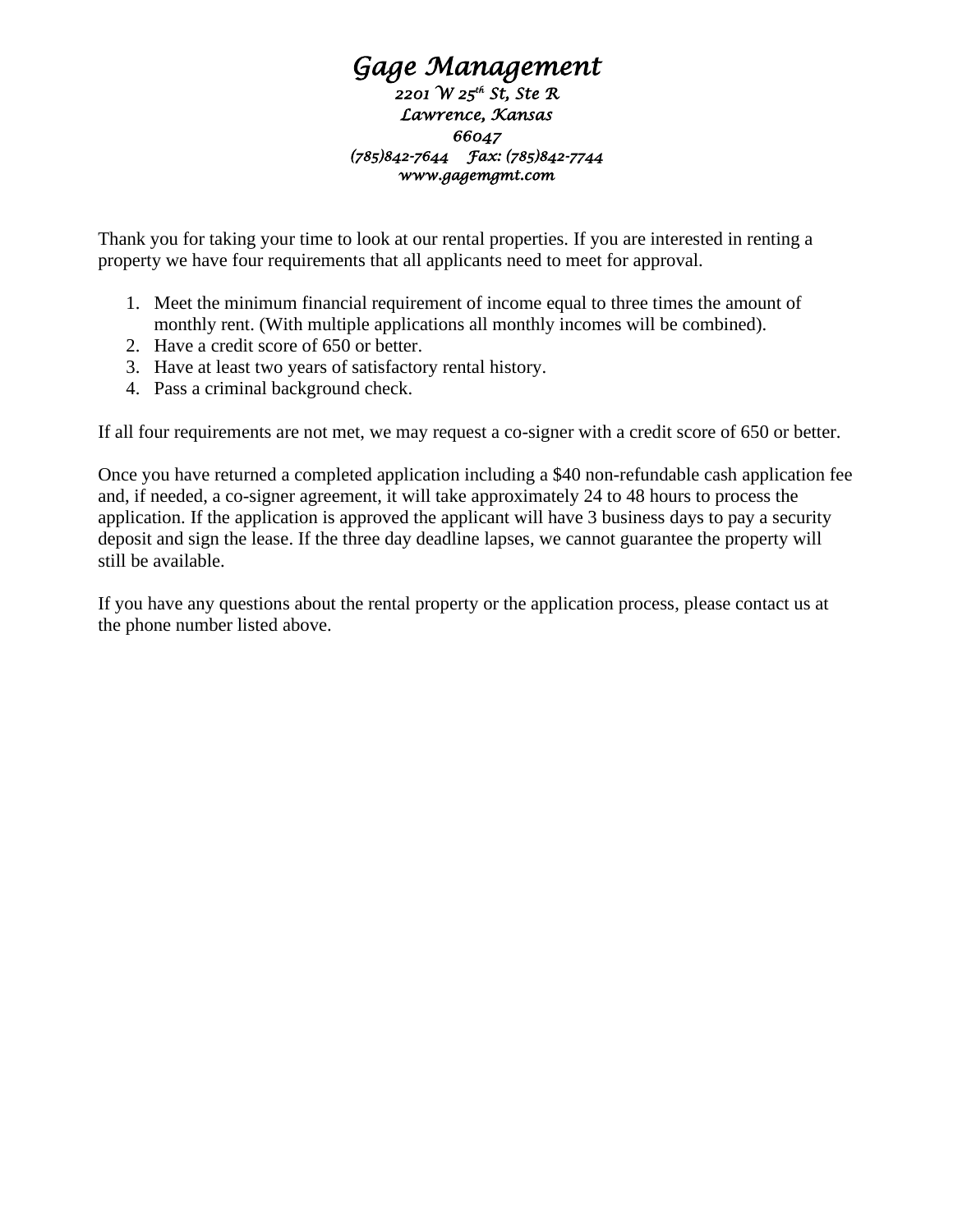## **PERSONAL GUARANTEE OF PAYMENT**

The undersigned is a parent, relative or legal guardian of **\_\_\_\_\_\_\_\_\_\_\_\_\_\_\_\_\_\_\_\_\_\_\_\_\_** an Applicant for a Agreement with Gage Management for the rental of property commonly known as **\_\_\_\_\_\_\_\_\_\_\_\_\_** located in Douglas County, Kansas, in the City of Lawrence.

 As an inducement for Gage Management to accept the Applicant's application for Rental Agreement, the undersigned hereby agree to be personally responsible for the payment of all rent, late charges, utilities, and damages incurred by the Applicant in the event the Application for Rental Agreement is accepted and a Rental Agreement is entered into between the Applicant and Gage Management.

 The undersigned grants Gage Management the right to examine their credit report and verify their employment to assess their credit worthiness.

A photographic copy or faxed copy of this Guarantee Form shall be as valid as the original.

| This guarantee is executed this $\frac{1}{\text{day of}}$ day of $\frac{1}{\text{day of}}$                                                                                                                                                                                                                                                                                                            |                                                                                                                       |
|-------------------------------------------------------------------------------------------------------------------------------------------------------------------------------------------------------------------------------------------------------------------------------------------------------------------------------------------------------------------------------------------------------|-----------------------------------------------------------------------------------------------------------------------|
| Name:<br>Please Print                                                                                                                                                                                                                                                                                                                                                                                 | Signature                                                                                                             |
|                                                                                                                                                                                                                                                                                                                                                                                                       |                                                                                                                       |
|                                                                                                                                                                                                                                                                                                                                                                                                       | Social Security Number                                                                                                |
|                                                                                                                                                                                                                                                                                                                                                                                                       | Employed by:                                                                                                          |
| Home telephone number                                                                                                                                                                                                                                                                                                                                                                                 | Work telephone number                                                                                                 |
| $\begin{tabular}{cc} \bf STATE \, OF & \end{tabular}$<br>$\begin{picture}(150,10) \put(0,0){\line(1,0){100}} \put(15,0){\line(1,0){100}} \put(15,0){\line(1,0){100}} \put(15,0){\line(1,0){100}} \put(15,0){\line(1,0){100}} \put(15,0){\line(1,0){100}} \put(15,0){\line(1,0){100}} \put(15,0){\line(1,0){100}} \put(15,0){\line(1,0){100}} \put(15,0){\line(1,0){100}} \put(15,0){\line(1,0){100}}$ |                                                                                                                       |
|                                                                                                                                                                                                                                                                                                                                                                                                       | BE IT REMEMBERED, that on this _______ day of _________________, 20_____, before me, the undersigned,                 |
|                                                                                                                                                                                                                                                                                                                                                                                                       |                                                                                                                       |
|                                                                                                                                                                                                                                                                                                                                                                                                       | who is/are personally known to me to be the same person(s) who executed the foregoing instrument of writing, and duly |
| acknowledged the execution of the same.                                                                                                                                                                                                                                                                                                                                                               |                                                                                                                       |

 IN TESTIMONY WHEREOF, I have hereunto set my hand and affixed my notary seal on the day and year last above written.

> Notary Public My Appointment Expires: \_\_\_\_\_\_\_\_\_\_\_\_\_\_\_\_\_\_\_\_\_\_\_

\_\_\_\_\_\_\_\_\_\_\_\_\_\_\_\_\_\_\_\_\_\_\_\_\_\_\_\_\_\_\_\_\_\_\_\_\_\_\_\_\_\_\_\_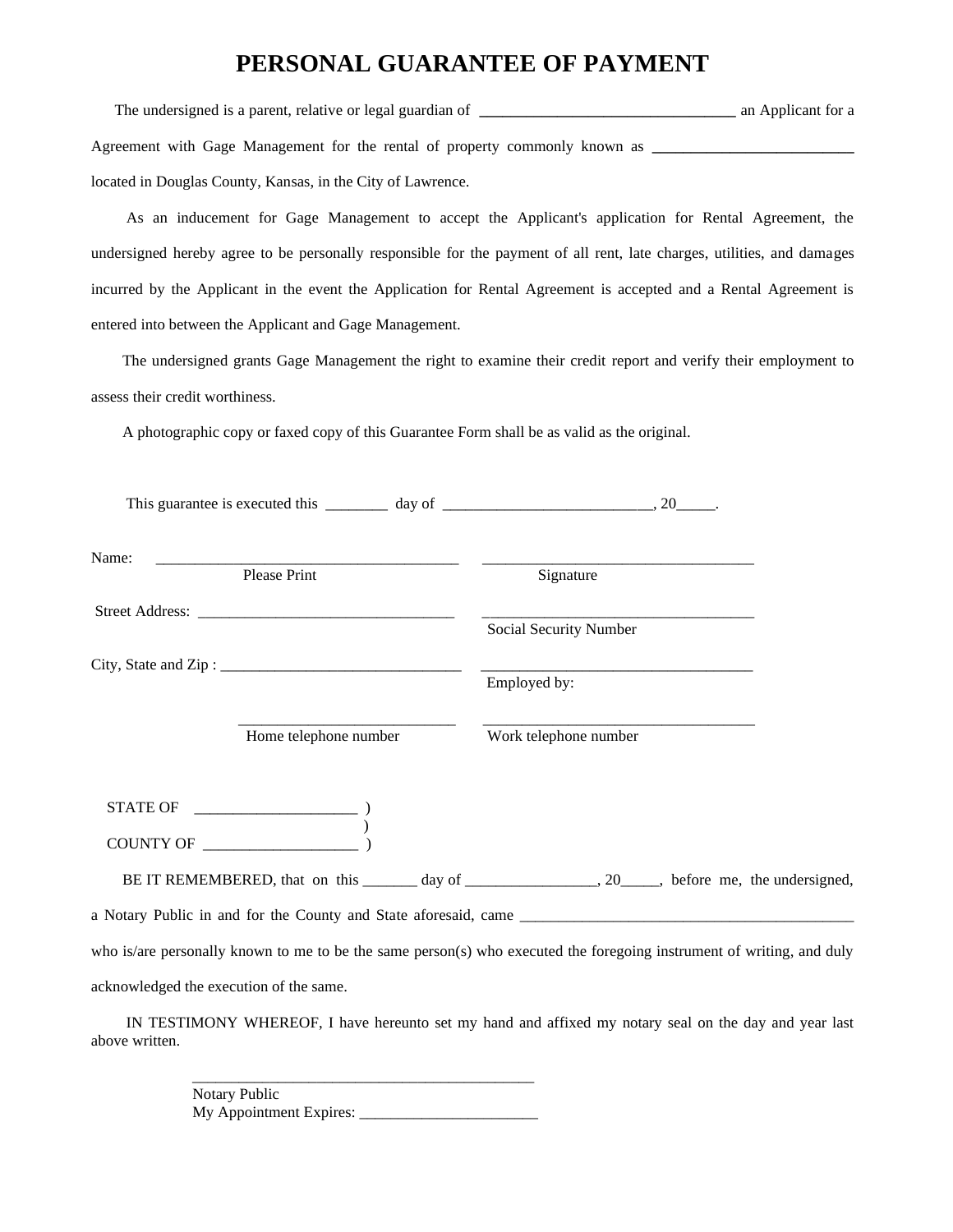## **APPLICATION FOR OCCUPANCY**

| (PLEASE PRINT)<br>Desired date of occupancy <b>example 20</b>                                                                                                                                                                  |                                                  |                                                     |        | PROPERTY THE CONSTRUCTION OF THE CONSTRUCTION OF THE CONSTRUCTION OF THE CONSTRUCTION OF THE CONSTRUCTION OF THE CONSTRUCTION OF THE CONSTRUCTION OF THE CONSTRUCTION OF THE CONSTRUCTION OF THE CONSTRUCTION OF THE CONSTRUCT |                                                                                          |  |
|--------------------------------------------------------------------------------------------------------------------------------------------------------------------------------------------------------------------------------|--------------------------------------------------|-----------------------------------------------------|--------|--------------------------------------------------------------------------------------------------------------------------------------------------------------------------------------------------------------------------------|------------------------------------------------------------------------------------------|--|
| Name Last First Middle Initial                                                                                                                                                                                                 |                                                  |                                                     |        |                                                                                                                                                                                                                                |                                                                                          |  |
|                                                                                                                                                                                                                                |                                                  |                                                     |        |                                                                                                                                                                                                                                |                                                                                          |  |
| Physical Description: Height ___________ Weight _____________ Hair Color _______________ Eye Color ___________                                                                                                                 |                                                  |                                                     |        |                                                                                                                                                                                                                                |                                                                                          |  |
|                                                                                                                                                                                                                                |                                                  |                                                     |        |                                                                                                                                                                                                                                |                                                                                          |  |
|                                                                                                                                                                                                                                |                                                  |                                                     |        |                                                                                                                                                                                                                                |                                                                                          |  |
|                                                                                                                                                                                                                                |                                                  |                                                     |        |                                                                                                                                                                                                                                |                                                                                          |  |
| Number of people who will occupy: Adults ____________ (Each must complete a separate application) Children _________                                                                                                           |                                                  |                                                     |        |                                                                                                                                                                                                                                |                                                                                          |  |
| Pets: $(MAX = 2)$ Number of Cats Number of Dogs (Must supply picture of dogs with application)                                                                                                                                 |                                                  |                                                     |        |                                                                                                                                                                                                                                |                                                                                          |  |
|                                                                                                                                                                                                                                | (Name)                                           | (Address)                                           | (Town) | (State)                                                                                                                                                                                                                        | (Zip Code)<br>(Phone)                                                                    |  |
|                                                                                                                                                                                                                                |                                                  | <b>Part I - RESIDENCE HISTORY - Last Five Years</b> |        |                                                                                                                                                                                                                                |                                                                                          |  |
|                                                                                                                                                                                                                                |                                                  |                                                     |        |                                                                                                                                                                                                                                | From mo. $\_\_\_\$ yr. $\_\_\_\$                                                         |  |
| A. Present Address                                                                                                                                                                                                             |                                                  | (Address, Apt #, Town, City Zipcode)                |        |                                                                                                                                                                                                                                | $\frac{1}{2}$ Phone $\frac{1}{2}$ To mo. $\frac{1}{2}$ yr.                               |  |
| Present Landlord                                                                                                                                                                                                               | Name - Address (show mortgage company if buying) |                                                     |        |                                                                                                                                                                                                                                | Monthly Rent \$ Phone                                                                    |  |
|                                                                                                                                                                                                                                |                                                  |                                                     |        |                                                                                                                                                                                                                                | From mo. $\_\_\_$ yr. $\_\_$                                                             |  |
| B. Previous Address                                                                                                                                                                                                            |                                                  | (Address, Apt #, Town, City Zipcode)                |        |                                                                                                                                                                                                                                | $\begin{array}{cccc}\n\text{Phone} & \text{To} & \text{mo.} & \text{yr.} \\ \end{array}$ |  |
| Previous Landlord                                                                                                                                                                                                              | Name - Address (show mortgage company if buying) |                                                     |        |                                                                                                                                                                                                                                | Monthly Rent \$ Phone                                                                    |  |
| C. Previous Address                                                                                                                                                                                                            |                                                  |                                                     |        | Phone                                                                                                                                                                                                                          | From mo. $\_\_\_\$ yr.<br>To mo. $rr$ yr.                                                |  |
|                                                                                                                                                                                                                                | (Address, Apt #, Town, City Zipcode)             |                                                     |        |                                                                                                                                                                                                                                |                                                                                          |  |
|                                                                                                                                                                                                                                |                                                  |                                                     |        |                                                                                                                                                                                                                                |                                                                                          |  |
|                                                                                                                                                                                                                                |                                                  | Part II - EMPLOYMENT & BANK REFERENCES              |        |                                                                                                                                                                                                                                |                                                                                          |  |
|                                                                                                                                                                                                                                |                                                  |                                                     |        |                                                                                                                                                                                                                                | From mo. $\_\_\_$ yr.                                                                    |  |
|                                                                                                                                                                                                                                |                                                  |                                                     |        |                                                                                                                                                                                                                                |                                                                                          |  |
|                                                                                                                                                                                                                                |                                                  |                                                     |        |                                                                                                                                                                                                                                | From mo. $\_\_\$ yr.                                                                     |  |
| B. Prior Employment FILE STRAIN CONTROL Phone FILE STRAIN CONTROL PHONE CONTROL PHONE CONTROL PHONE CONTROL PHONE CONTROL PHONE CONTROL PHONE CONTROL PHONE CONTROL PHONE CONTROL PHONE CONTROL PHONE CONTROL PHONE CONTROL PH |                                                  |                                                     |        |                                                                                                                                                                                                                                |                                                                                          |  |
|                                                                                                                                                                                                                                |                                                  |                                                     |        |                                                                                                                                                                                                                                |                                                                                          |  |
|                                                                                                                                                                                                                                |                                                  |                                                     |        |                                                                                                                                                                                                                                |                                                                                          |  |
|                                                                                                                                                                                                                                |                                                  |                                                     |        |                                                                                                                                                                                                                                |                                                                                          |  |
|                                                                                                                                                                                                                                |                                                  |                                                     |        |                                                                                                                                                                                                                                | (Indicate checking or savings)                                                           |  |
| D. Other Income                                                                                                                                                                                                                |                                                  |                                                     |        |                                                                                                                                                                                                                                | Monthly Income                                                                           |  |